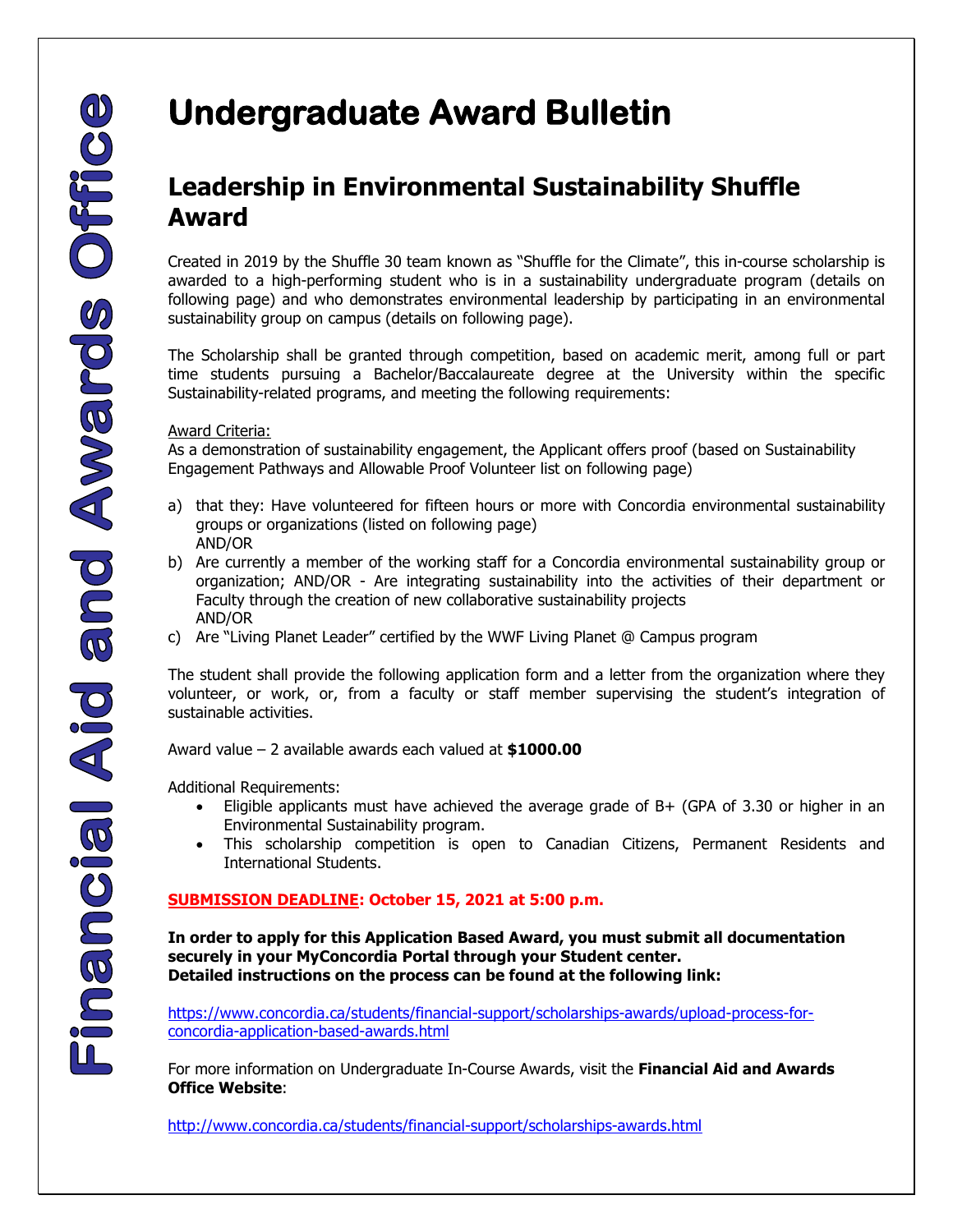### **Further Application Details:**

#### **Eligible sustainability undergraduate programs:**

#### Faculty of Arts and Science:

Program Loyola College for Diversity & Sustainability - Sustainability Studies (Minor) Diversity and the Contemporary World (Minor)

Department of Political Science - Human Rights Studies (Minor)

Department of Biology - Ecology (BSc)

Department of Planning, Geography & Environment - Human Environment (BA)/ Urban Studies (BA) / Urban Planning (BA) / Environmental Science (BSc) / Environmental Geography (BSc)

#### Gina Cody School of Engineering and Computer Science:

Program Department of Building, Civil and Environmental Engineering - Civil Engineering (BEng) / Environmental Option Department of Electrical and Computer Engineering - Electrical Engineering (BEng) / Power and Renewable Energy Option

Faculty of Fine Arts: Department of Design and Computation Arts - Design (BFA)

John Molson School of Business: Management (BComm)

#### **Eligible environmental sustainability groups on campus:**

- CEED Concordia

- City Farm School
- Concordia Centre for Creative Reuse
- Concordia Food Coalition
- Concordia Greenhouse Project
- Engineers without Borders
- John Molson Sustainable Enterprise Committee
- Le Petit Vélo Rouge
- People's Potato
- Quebec Public Interest Research Group
- Sustainability Ambassadors Program
- Sustainable Action Fund
- Sustainable Concordia
- Sustainable Engineering Concordia
- The Dish Project
- Waste Not Want Not
- Zero Waste Concordia

#### **Sustainability Engagement Pathways and Allowable Proof Volunteer:**

Have volunteered for a combined fifteen hours or more with Concordia environmental sustainability groups or organizations (appendix B)

- Student submits co-curricular record with proof that a collective fifteen hours have been spent volunteering with one or more of the groups included in Appendix B

AND

- Student submits reference letter from the organization where they volunteer

Member of sustainability group/organization: Are currently a member of the working staff for a Concordia environmental sustainability group or organization

- Student submits link to current "contacts" or "membership" page of the group or organization of which they are a member and which lists their name

AND

- Student submits reference letter from the organization where they work

Integrating sustainability: Are integrating sustainability into the activities of their department or Faculty through the creation of new collaborative sustainability projects

- Students submits short outline of the way they are integrating sustainability into the activities of their department and/or Faculty

AND

- Student submits reference letter from a faculty or staff member who supervises the student's integration of sustainability activities

WWF Living Planet Leader: Are "Living Planet Leader" certified by the WWF Living Planet @ Campus program

- Student submits certificate as proof that they have been certified

- A reference letter is NOT required for WWF Living Planet Leaders who submit the aforementioned certificate.